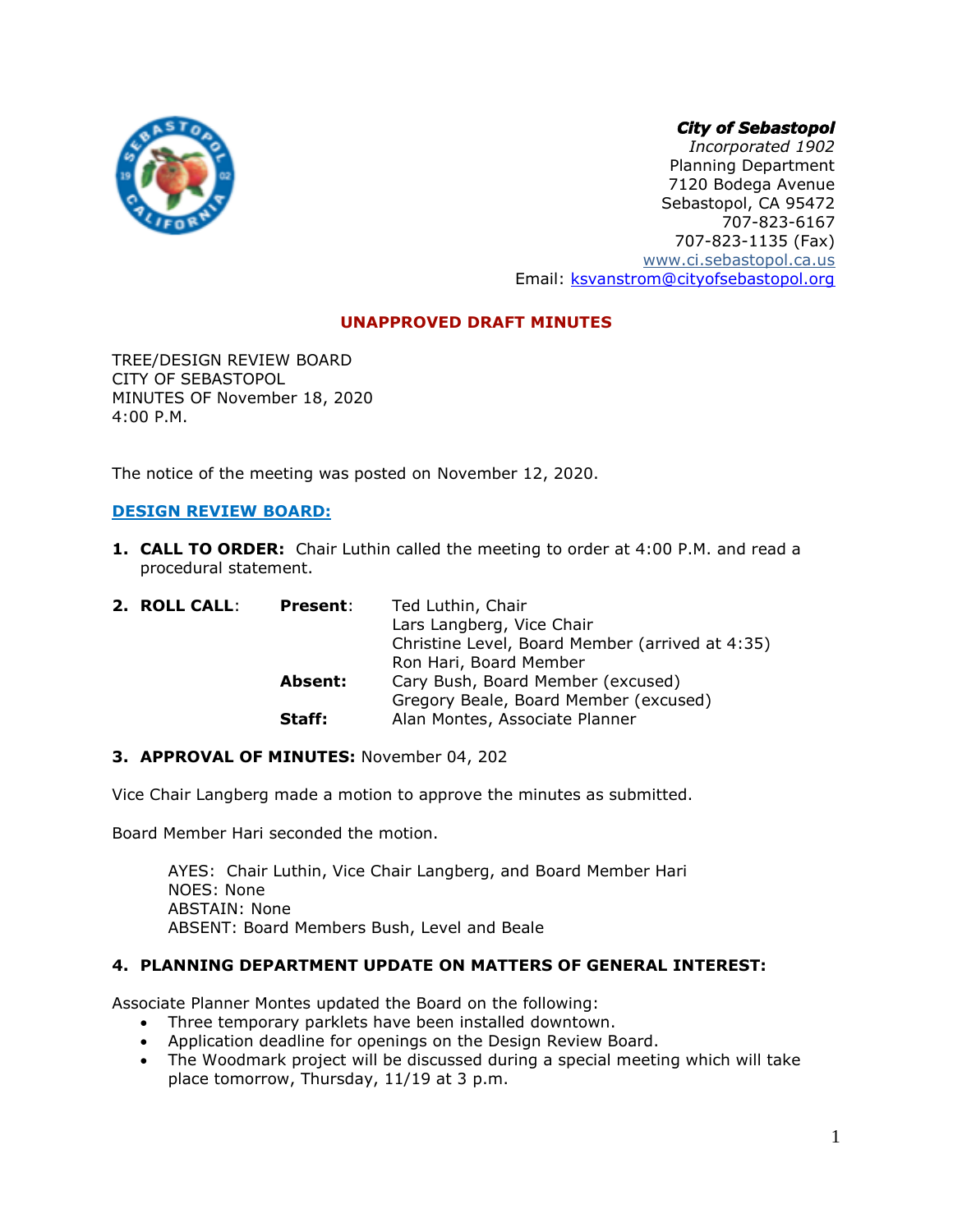## **5. COMMENTS FROM THE PUBLIC REGARDING ITEMS NOT ON THE AGENDA:**

# **Kyle Falbo**

Sebastopol claims to be a pedestrian and bicycle centric community. In fact, the word bicycle is mentioned in a total of 106 times within the document of the General Plan. As I continue to research a proposed housing development on Bodega Avenue, a road that is critical in need of both maintenance, repair, and upgrade to accommodate both pedestrian and vehicular traffic, I find municipal code 17.110.30 the schedule of off street parking space requirements. I am unaware of when this municipal code was last updated, but as it currently is written, it does not seem to reflect our community values of non-vehicular focused housing that resonates within the General Plan. The proposed Bodega Avenue development consists of 84 units and based on this municipal code will require 150 parking spaces. 150 parking spaces does not suggest housing that is either pedestrian or bicycle focused. Across the country municipalities are recognizing that existing parking requirements that promote one vehicle per person are a self-fulfilling prophecy. With the changing dynamics and the de-emphasis in vehicle centric housing, it is likely time to change the municipal code to one that accurately reflects our values as a community. Our municipal code should reflect our priorities. It is my hope that this body can seek for revision of this code. Any development on a transit line or bicycle network should by default have a reduced amount of required parking spaces. I would like to then switch gears and direct your attention to my virtual backgrounds that I am currently displaying. Speaking of bicycle networks, it is my hope that Bodega Avenue will soon see bicycle lanes that are effective and safe. I would like to take a brief moment to show these three slides that represent first the current layout of Bodega Avenue with lane sizes, and lack of any bicycle lanes. The second one shows a scenario in which bicycle lanes could be squeezed into the existing roadway, however, likely not as inviting to bicyclists based on current traffic conditions. A third scenario is when it promotes the use of bicycle and pedestrians by actively segregating this transportation away from the vehicular traffic. I encourage this body to explore the use of protected bicycle lanes whenever possible, moving forward.

Hearing nothing further, Chair Luthin closed public comment.

**6. STATEMENTS OF CONFLICTS OF INTEREST:** Board Member Bush and Board Member Beale were absent due to a conflict with item 7A.

# **7. REGULAR AGENDA:**

**A. DESIGN REVIEW – 6950 Burnett Street, The Livery – Project #2020-10 –** This is a Design Review application, requesting approval to modify an existing commercial structure at the corner of Burnett and South Main Street. The existing two-story, mixed use building is proposed to be completely renovated (interior and exterior). The first level is proposed to house a food hall / marketplace with shared seating including an indooroutdoor covered porch. The second level is proposed to be one or more standalone tenants, potentially restaurant(s) and/or retail/offices. The roof level is proposed to be developed as an outdoor patio / roof deck with beverage services and access to menus from restaurants on lower levels. An elevator/stair tower is planned for access to all levels. (Note, Use Permits, if any, that may be required for uses will be reviewed as separate applications.) This item first came before the Board on May 06, 2020.

Associate Planner Montes presented the staff report.

The Board asked questions of Associate Planner Montes.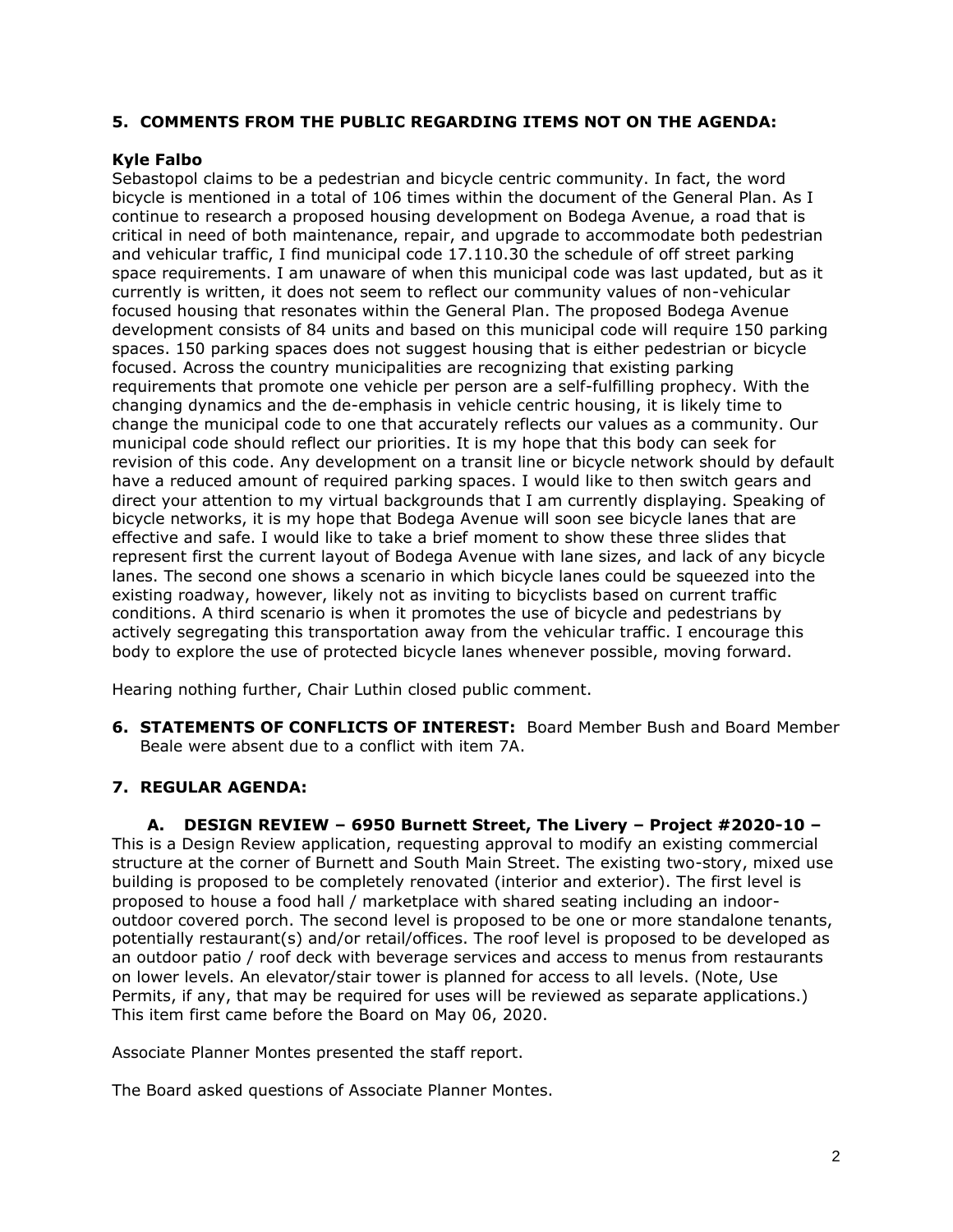## **Ted Luthin, Chair**

This is not Preliminary Review, this is a Design Review application, correct?

## **Alan Montes, Associate Planner**

Correct.

### **Ted Luthin, Chair**

You just mentioned that the signage and landscape was in this package for future reference, the Board is not being asked to act on those items, correct?

### **Alan Montes, Associate Planner**

Correct, I think at the last meeting there were some requests by the Board to see the fuller picture to have a more complete understanding of this project. The applicant has not fully finished those details yet but wanted to at least let the Board see how those elements are being incorporated into the design.

## **Ted Luthin, Chair**

The Board can take those components and provide preliminary feedback on them at this point to see how that might shape up as it moves forward.

## **Alan Montes**

Absolutely.

With no further questions of staff, Chair Luthin invited the applicant to make a presentation.

### **Grace Meeks, Applicant**

Introduced the project team and gave a presentation.

Chair Luthin asked for questions of the applicant from the Board.

### **Lars Langberg, Vice Chair**

I have a variety of questions. In your brief you talked about a former very successful business on this site. Is that The Livery or is there something more current you are referring to? I do not think of that building as having a successful feel to it in the almost 20 years I have been here.

### **Grace Meeks, Applicant**

I do not I do not remember saying that specific thing. I had used the word successful in the sense of us in relationship to keeping the height within your adjustments that are allowed. As far as The Livery, The Livery was just an inspiration from long ago, the original photo we found. I am sorry if I spoke inappropriately there, I was not referring to any kind of business that was specifically successful. Although, our building, of course, will be very successful.

### **Lars Langberg, Vice Chair**

Of course, we would expect nothing less. There are references to beverage services on the upper floor that serve the food services down below. Will there be bars upstairs or will it be beverage storage?

### **Grace Meeks, Applicant**

We do not expect to have a lot of bars, but we think there would be a beverage service of some sort on the second floor. On the top floor, we anticipate that an area will be kind of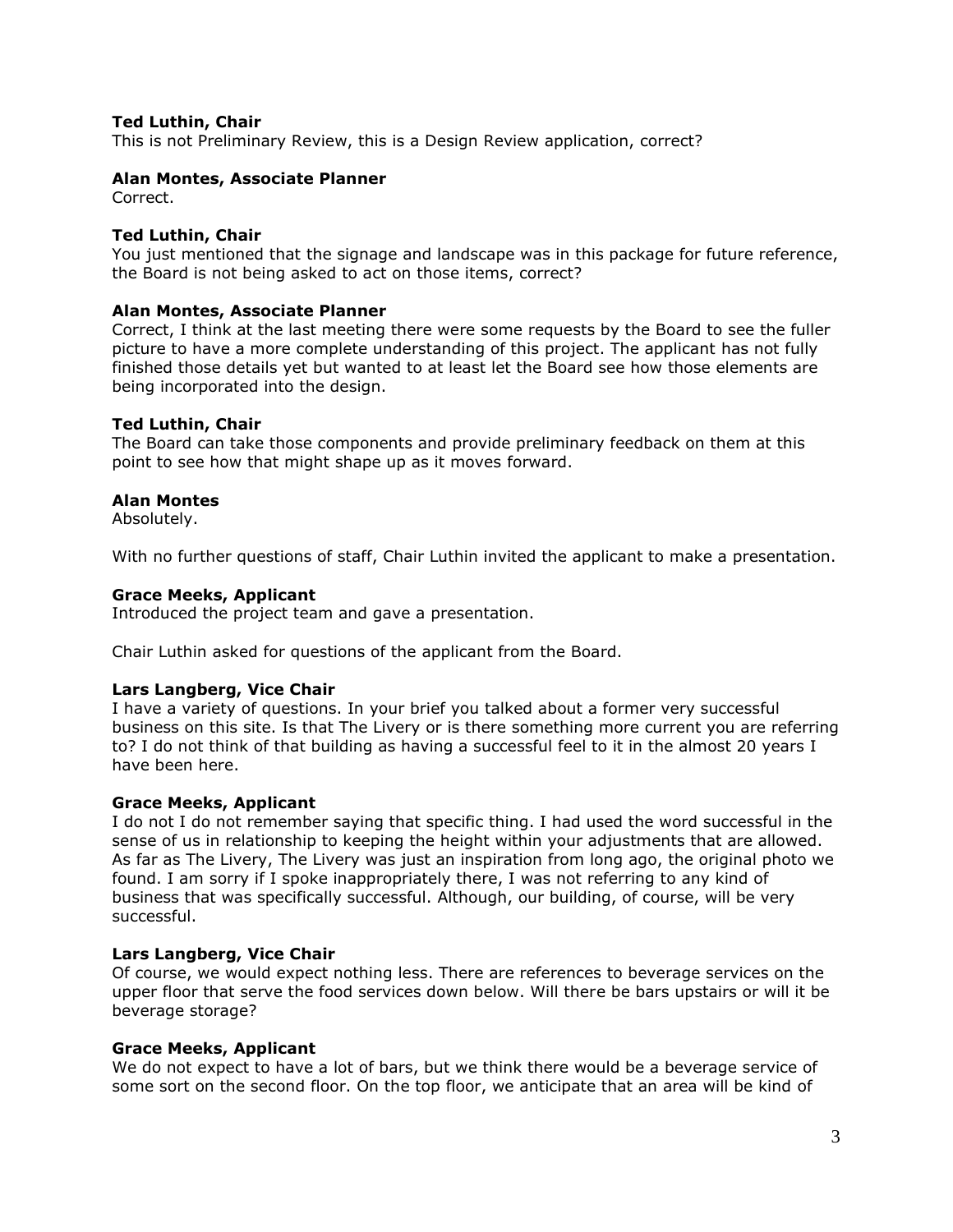like a banquet hall that's part of a restaurant, when restaurants have large rooms, this would be it, it just happens to be upstairs.

## **Lars Langberg, Vice Chair**

I am just trying to understand some of the language you are using throughout the building programmatically. Then you have a coworking space you are proposing upstairs, would I sign up for a certain number of hours a month and go in there and plug in? Or is it for someone to just walk in with their cup of coffee and sit down and work? What is your sense of that?

# **Jennifer Klein, Applicant**

The coworking space would be a variety of options, it'll be anywhere from a monthly membership where there's dedicated desks for people to show up every day and work as an office, there will also be day passes so that somebody who buys food at the food hall can go up and use the coworking space for a couple of hours. It will be a variation from day passes to monthly passes to maybe even permanent.

## **Member of the applicant team**

The food related vendors throughout the building would also be using that as their office space. The outdoor areas would be open to the public, someone could get a cup of coffee downstairs, and then come up to the outdoor patio on the second floor or the third floor during the day.

# **Lars Langberg, Vice Chair**

Is it completely public space, like could I walk in there and not buy anything from your food vendors and go up to a deck just to enjoy the view?

## **Member of the applicant team**

As of right now, yes. That is the current plan, we want it to be accessible for the community.

## **Lars Langberg, Vice Chair**

Awesome. I have a couple architectural questions. Between your gridlines three and four, it is very clear on the rendering, instead of an opening with a garage door, there is just a very blank gray wall. Behind that is a tenant space, I think, but you are just choosing to make that a kind of blank wall in the design.

## **Grace Meeks, Applicant**

On the south elevation we have got two doors and then we have got a space that is the tenant space behind. Your question is why is that?

## **Lars Langberg, Vice Chair**

You are just treating that as a as a blank painted wall for the South?

## **Grace Meeks, Applicant**

That is correct. Part of what is behind that wall is a fire extinguisher closet. And part of that is for tenant space five, for that fifth little stable as we are calling them.

Our elevations show that that is the potential place for some signage that is going to go there, some logos and information about who the tenants are. That is one of the few locations where we have a space like that, on our other elevations you will see where we are locating other signage components. We will absolutely utilize that for signage.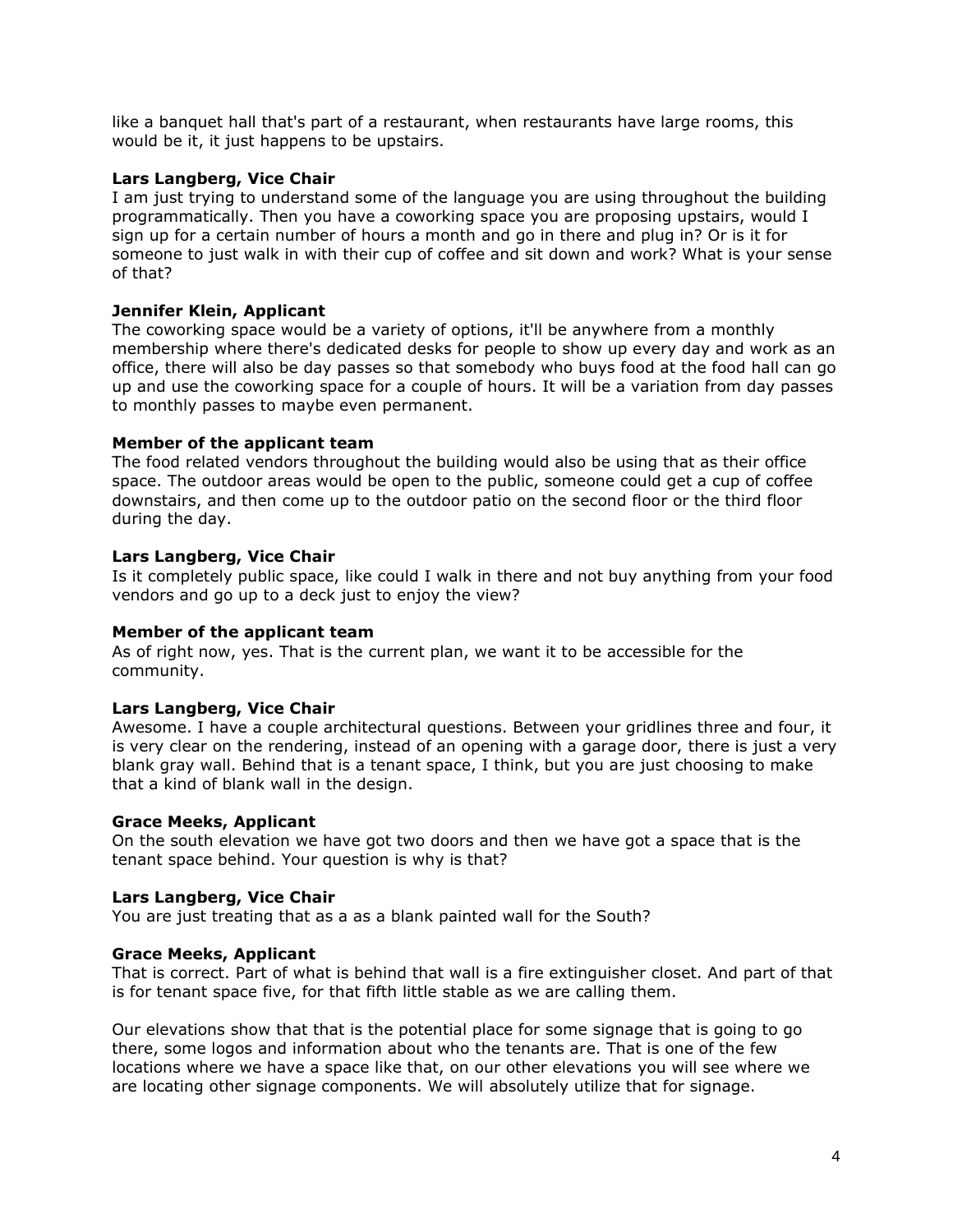## **Lars Langberg, Vice Chair**

I see that now, thank you. You gave us a nice pizza box of material samples. There is a perforated metal sample, which is called out as the railings, but all the railings in the drawings and the renderings just look like horizontal rods or bars.

### **Grace Meeks, Applicant**

We have got two railings; we have got a steel tube railing and we have got some railing which this mesh will be used as part of it. You'll see on the elevations, and on the 3D drawing, you'll see where there's a lot of this grill everywhere, it is part of the top on the parapets, we're using the grill on the stairways. On the stairways, we have got that perforated metal as well as the as the tube steel. Around the south deck on the third level, it is mainly the tube steel. It is a mix.

## **Lars Langberg, Vice Chair**

Okay. Great. The big barn roof, the elevator in this corner here that's got the cedar cladding on the west side, that's your elevator volume, and you are saying that you need the height of this roof to fit the elevator tower in there and still get your expressive roof above that?

## **Grace Meeks, Applicant**

Yes, that is correct.

## **Ron Hari, Board Member**

Vice Chair Langberg asked one of my questions. The blank wall on the front is going to be addressed with something to make it look more interesting, yes?

## **Grace Meeks, Applicant**

Absolutely. It is going to look great.

## **Ron Hari, Board Member**

On the other end of the building, in the corner next to the UPS building, does that have anything to do with you there?

## **Grace Meeks, Applicant**

That building is part of this property, the only thing we're going to do, and I apologize, we're not showing the windows, the windows and the door will stay exactly the same on the UPS building, we will paint it to match the colors and work with this and we are going to update the awning. They will be a tenant within the building.

### **Ron Hari, Board Member**

One thing that I really like here that you are doing is incorporating the history of Sebastopol into this building. They did that a little bit with The Barlow but frankly, hardly anybody in this town has any idea why they named it The Barlow, which is part of the history, there's very little knowledge out there in town. I would really hope that besides a photograph, you can incorporate and display a little local history here. If you can dig up any other photographs or anything else of what used to be, I think that is important for Sebastopol. Another thing would be the train history, but there is nothing besides the depot about that. We do not really have much history in Sebastopol, we do, but it is not developed into anything very much except for The Barlow. You probably do not know but I own the Barlow house and virtually nobody in this town knew the Barlow's built it and I bought it from the last Barlow. It is amazing how history gets lost in a small town like this. I am really thrilled with the fact that you are incorporating a little history. I love the design, by the way. All good for me. Thank you.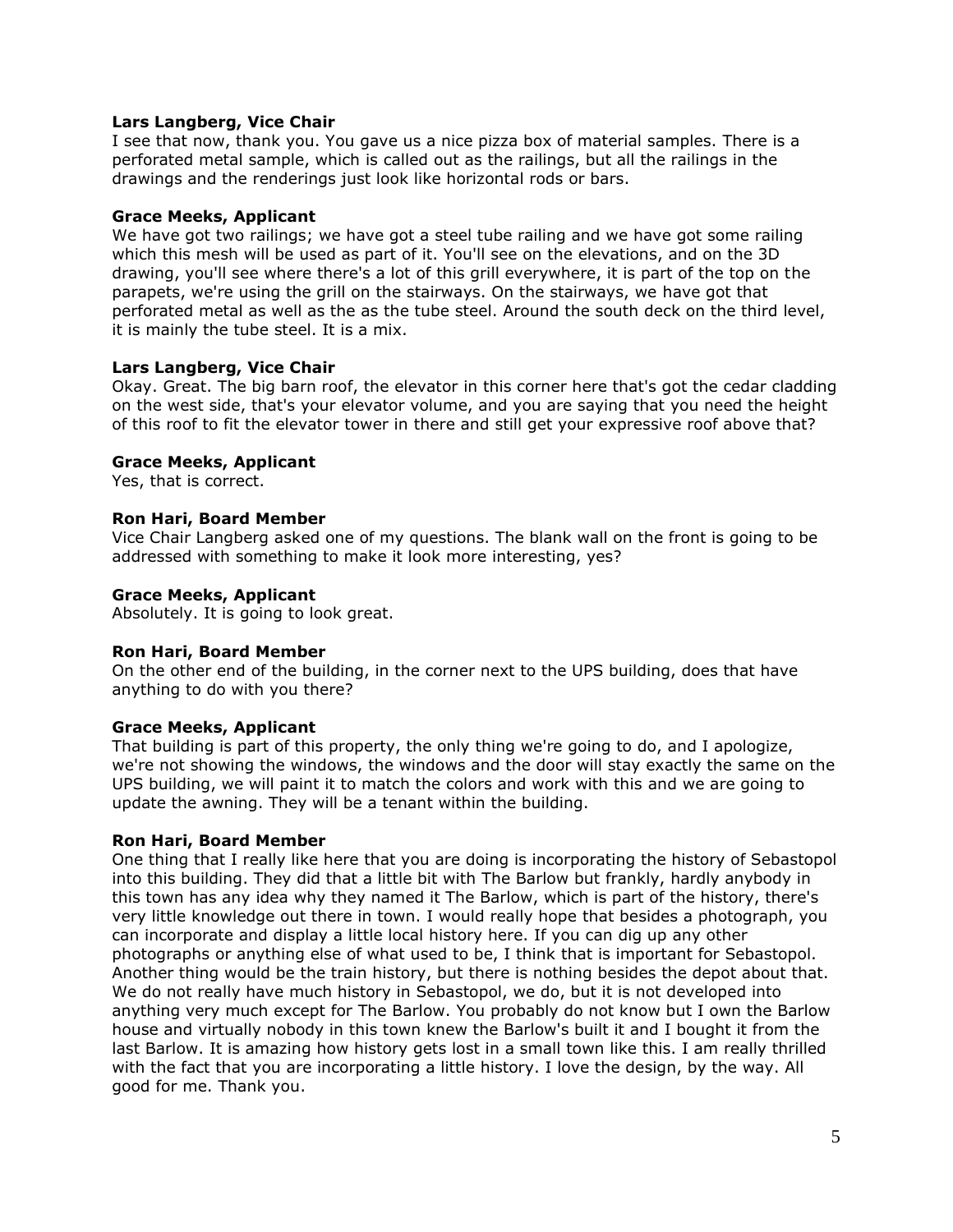## **Ted Luthin, Chair**

Board Member Level has joined us.

## **Christine Level, Board Member**

I am sorry that I am entering a little late. What is the gray material that I am seeing on the facades?

## **Grace Meeks, Applicant**

Up on the top level, and on the second level, the gray is stucco. Just to clarify, on the base of the brick where we have the columns, that is still the concrete and it will just be painted.

## **Christine Level, Board Member**

That is the existing concrete?

### **Grace Meeks, Applicant**

Yes. Most of them, some of them are new to match the existing.

## **Christine Level, Board Member**

Okay. On the upper level, the arching trellis, what is the material?

## **Grace Meeks, Applicant**

It is a metal frame. That is part of a trellis. Just to clarify, we are showing this for you so that you understand how our landscape is going to be incorporated here. We are going to present our landscape, including that trellis, the plants, and everything that will be from it at a later date. That is a metal trellis that plants will be draped through. It will really feel like you are in and under a garden kind with plants all around you. In this image, we are just giving you a little sense that there is going to be plants and vines growing on that trellis. Through at least half the year it should be full and then during other parts of the year you will be able to see through.

### **Christine Level, Board Member**

On this wood part of the structure, what are you trying to depict on the top there? Is that like a sheet roofing, what is that?

### **Grace Meeks, Applicant**

On the very top, we are just putting a single ply membrane roofing on the top. We are going to have a metal flashing edge to finish off that, and then you have got your cedar facia board, and then the large, heavy timber members that are underneath it. All the facia and the metal, all of that is going to be cedar, and then we have got your cedar siding. What is showing up there is a single ply membrane that is going to be up on top. We will also have solar panels on top.

## **Lars Langberg, Vice Chair**

You have two layers of the roof there, is that part of this whole trying to get under the height thing?

## **Grace Meeks, Applicant**

That is correct. We do not have the volume inside in that enclosed area. On the third we have dropped the entire roof, so the ceiling is flat inside. That keeps us under that 15%. We've kept the edges up so that we still kind of create this floating roof and the angle that we feel is extremely important to this design, but we've kept it flat and then that kind of creates the parapet around the mechanical space.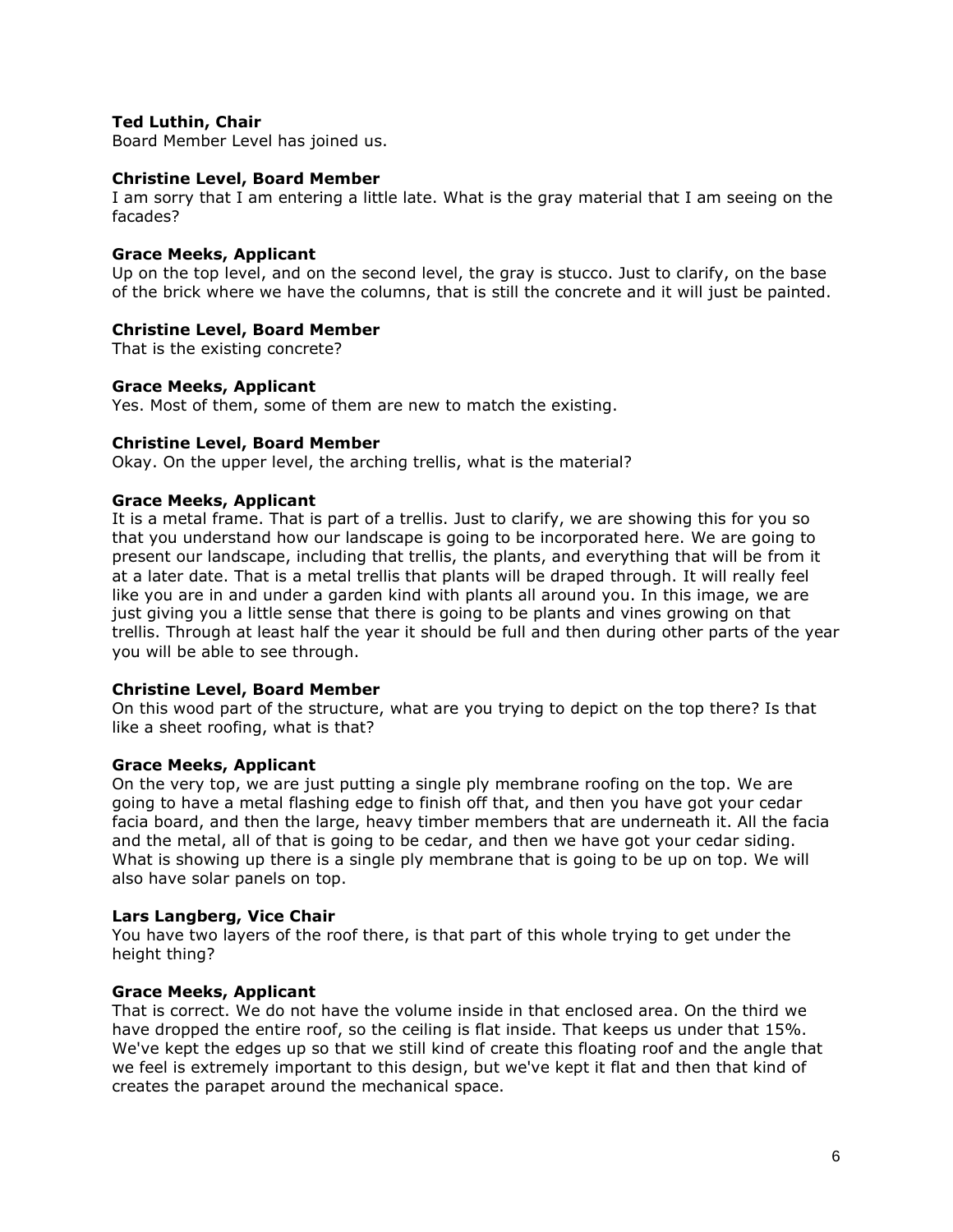## **Christine Level, Board Member**

This roof up here looks like it is sloping from the back. Is it flat in there, what is going on? It looks like it is sloping from that high point down to a low point and then that other part, it is kind of hard to follow exactly what is happening there.

### **Grace Meeks, Applicant**

I do not know if it is just an illusion, or an optical illusion. The area that you are referencing that is inside is basically flat, but there is going to have to be a small slope just for drainage. There is going to be at least a quarter inch per foot, so water doesn't stand. But in all practical purposes, it is flat, and all that area is under the 40 feet requirement.

## **Christine Level, Board Member**

It appears to have quite a bit of slope from the depiction.

## **Grace Meeks, Applicant**

There is not, it is flat.

## **Christine Level, Board Member**

Above the Livery, what is that? Is that an awning?

## **Ted Luthin, Chair**

That is a trellis that will cover that area, and those are solar panels. This trellis is part of our landscape package and we would love to have your comments on it. The landscape package will be presented along with the exterior lighting and the signage package at a later date. We have just shown it all here so that you really get a sense of how this building is going to come together. That is just a metal frame, and it will have solar panels on top, and that will give us protection below for additional seating and for comfort.

### **Member of the applicant team**

We are looking at the Lumos solar panels that are kind of see through, they are a lovely solar panel.

### **Grace Meeks, Applicant**

Yes, it is a transparent panel, it is not the typical one that you would see up on top of a roof, it won't be the same one that's on top of this roof on the top. It is different.

### **Christine Level, Board Member**

These two trellises are not part of this design review? Are you saying that you are submitting them later?

### **Alan Montes, Associate Planner**

Yes, this is essentially a reference drawing. The applicant is going to submit the landscape plan, lighting details, and the signage as a separate deferred submittal. These are references to show the bigger picture currently. Those different submittals will return to the Board later.

## **Christine Level, Board Member**

It is just that they seem like a substantial part of the facade elevation on that corner to not be considered part of the review today, in my view.

### **Grace Meeks, Applicant**

As far as we are concerned, we feel that the building stands on its own without these. We also feel like these are very complimentary of the building and work with this building.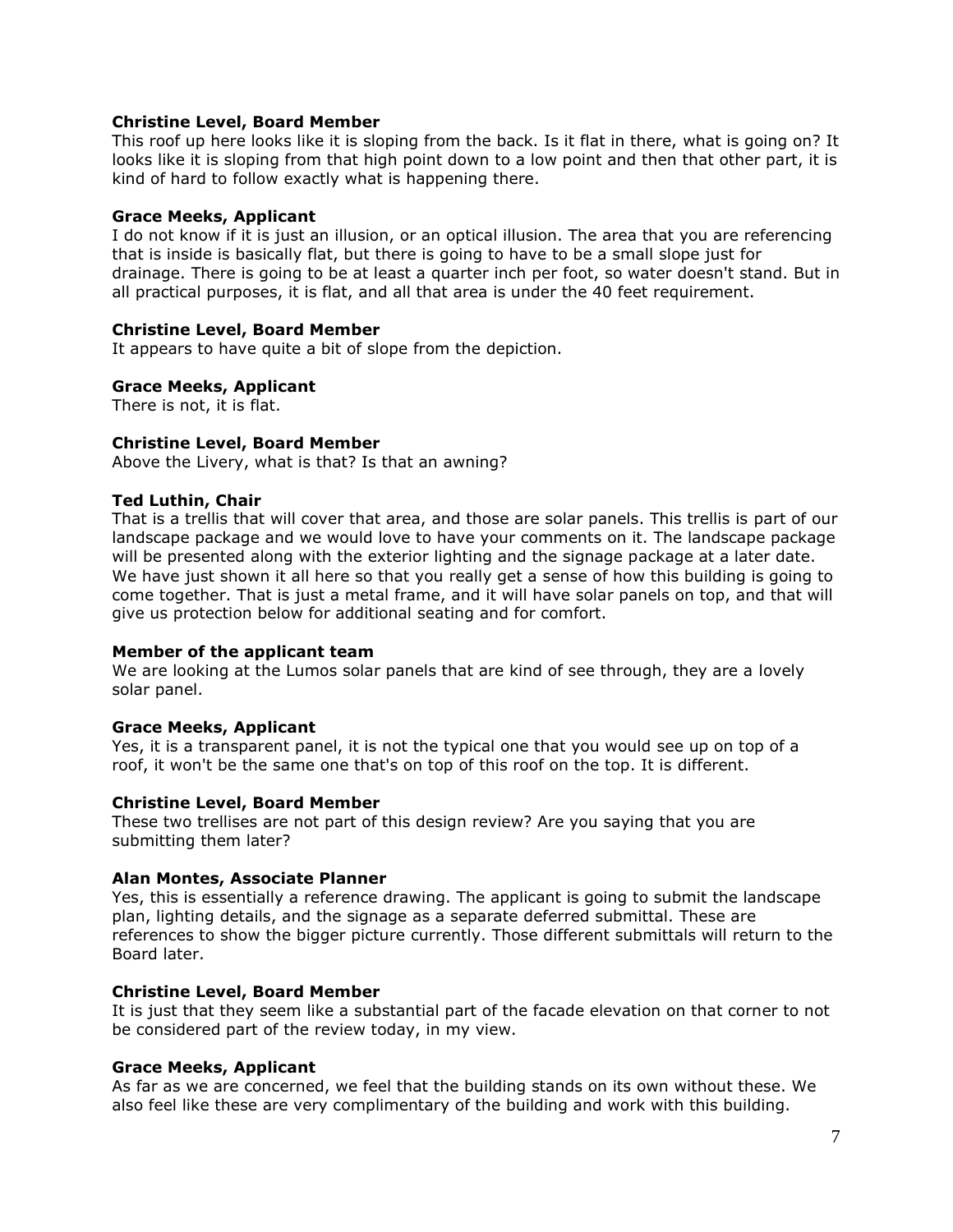These are how we want these to look but we have had them as part of the landscape package.

## **Ron Hari, Board Member**

We were looking at an elevation from up above, so they are very prominent on this elevation, looking at it from the street you are not going to see hardly any of that. I do not think it is that relevant compared to the elevation we were looking at there in my opinion, anyway. Yeah.

Hearing no further questions, Chair Luthin asked for Board deliberation.

## **Ron Hari, Board Member**

What a great improvement. Wherever the inspiration came from, I like this building a lot. I really have no criticism whatsoever on this thing. I think it is a great improvement. I do not know what else I could say. I like it. I like the fact that you are trying to incorporate a little Sebastopol history into this. I am not real crazy over the charcoal gray color, but I was not before, and that is okay with me if you think it works okay. I cannot criticize this at all, I like it.

## **Lars Langberg, Vice Chair**

I still think that this is an exciting program, just the sense of what could be happening in this space. Once we are allowed to go into a space like this again, I think it will be really lively, there will be a lot going on. The different public spaces are nice inside, and especially outside up above. Adding the music venue idea is exciting. Adding a workspace and having another way for people to be in there, I think is great. I think the alley section with the stair is just much more inviting than it was before and that feels nice. The mural is great, people will like that. It does not feel like a back stair that I would be scared to go in, that I would run up there and check out what is going on upstairs. I think that is great. The scale of the garage door openings works nicely, both with the kind of historic livery idea, and with the storefronts in town, down Main Street. It feels bigger than maybe those are but not over scaled. All of those are just really nice improvements, for sure. The whole question we were talking about with the corner was not meant to be like you should enter at the corner, that is not at all what I was referring to. Architecturally, urbanisticly, the corner is super important on any project, on any building. There is a parking lot across one way, but the other two buildings across have a strong corner, their building is right up at the corner. To me, that is still not here. You guys gave a pretty big explanation about why you did that and yet I do not think that was a very clear, very convincing explanation. I think what you have done with the other two bigger entrance pieces is strong. I am not designing the building so that is your choice. That is fine, I think it works pretty well. I think the gray pilaster bases are a big mistake. When I see those, all I think of is the building that is there now, and I just wish you could get rid of those. If you cannot get rid of them, do not make them gray, paint them a brick color so they disappear. They are not part of the stucco up above, they are part of the column, they are part of that opening. To me, that should really soften, and it would be much, much better. This gray kind of stair tower, I think the gray stucco is okay when it is very, very recessed like you had in the picture we were looking at on the screen, as an accent behind a trellis or brick, but another view is really bizarre, it doesn't hold with the rest of the building, it doesn't have a character in and of itself. You refer to the Sonoma County water tower in one of your narratives and it just does not bring to mind that at all. Water towers, just by nature of having wood siding, have a level of detail and scale. This is a very strange looking slightly corporate thing you would see in west Santa Rosa or something and it does not fit at all with it. Maybe it just needs a lot more detail, that soffit up above is this looming big thing, I do not think that works very well at all. Those are my pros and cons. Overall, being inspired by something from the past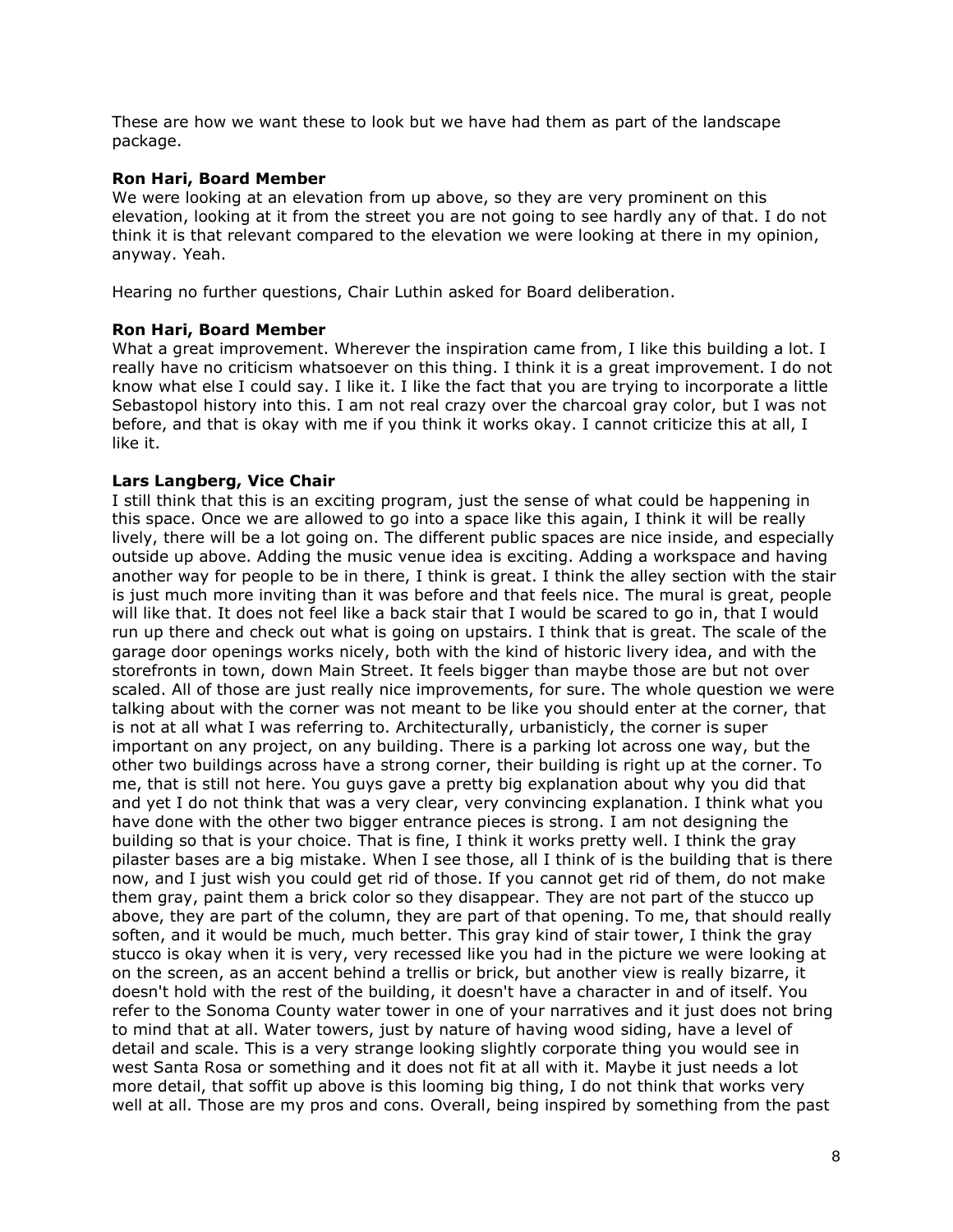is a great starting point. How do you transform it, how do you abstract it, how do you bring it into today's time? I think you have done that fairly well. The big giant light fixtures do not do it at all for me. The forms, I think, you have done a nice job of bringing something from the past and bring it into today's time. The brick does it fairly well, the wood structure does it more so. I think that the kind of angled struts and all of that could even be more articulated and a little more refined. The roof issue is something we as a Board should really look at. The exceptions in the code are pretty small scale ideas. This is a big, massive roof. If you are going to do the big, massive roof, dropping that little section in the middle of the roof just to meet this code requirement makes zero sense. It is just making your building cost more, but I am not going to see that difference out there. It has no perceptual difference to the public. Does that become the precedent we do not want to set as a Board because it is over 15%? Something about that whole argument is a little specious. I appreciate very much what you guys have done, what you have put into this. I know you have a lot of different people on the team. You've brought in some really good folks to add to what you have and you are really thinking it through and trying to make it an exciting place in our town so I am very happy about that. Thank you for all your efforts.

### **Christine Level, Board Member**

I think it is a huge improvement over the last submittal. But I think that it is enough of a change that we need to consider this, even though it is not a new submittal, kind of like a new submittal to massage it around a little bit here. I have to agree with Vice Chair Langberg about those pilasters on the ground level. I know that they are there because they are there, but the building is basically a redo, so they look like a mistake. I understand why they are there, but they do not make sense with what the new building is to me. It seems like they should get toned into the brick color, or maybe get some brick facade on them or something to blend it in because just they do not make any sense. Anybody approaching this building now, that did not know that they were there as part of that other building, it would not make any sense. Then if we go to the Main Street elevation, we are talking about this being reminiscent of something historic, but I just do not see that with that gray tower, that just doesn't make any sense to me. Was it supposed to look like a water tower, is that what I am hearing?

## **Grace Meeks, Applicant**

It was kind of intended to look like a water tower, but I appreciate what you are saying.

## **Christine Level, Board Member**

In the brick part of an older kind of style of a building, that's an old building that would be built like that, and then that's just standing there looking like a new modern kind of Larry Simon's buildings down on Stony Point Road, it just doesn't look like it belongs there to me. It looks like it is part of something else. I am not the designer. If we switch around to the Burnett Street elevation, I really like that entry, coming underneath the brick and going into the stairwell. I think that that is going to be very pleasant. But again, we have got this big, massive, and towering structure over the wood structure, it seems like it is too big and bulky and heavy and different. Again, it does not seem like it belongs to me. I feel that those two elements that I just described are somehow not part of the design, they are something else. Particularly that tower, at least with the wood thing, you would have the mixture of brick and wood if you are looking at buildings in a historical sense. That tower thing just reminds me of those Larry Simon buildings over on Stony Point Road, that is the first thing I thought when I saw those. I think the trellises are an essential part of the design, I completely disagree with Board Member Hari. I think that they are prominent, and you will see them. My feeling about this design, to sum it up, is I think it is a great improvement over what you had before, and I would really like to see this project be approved and move forward. I think it is going to be great for downtown. I would encourage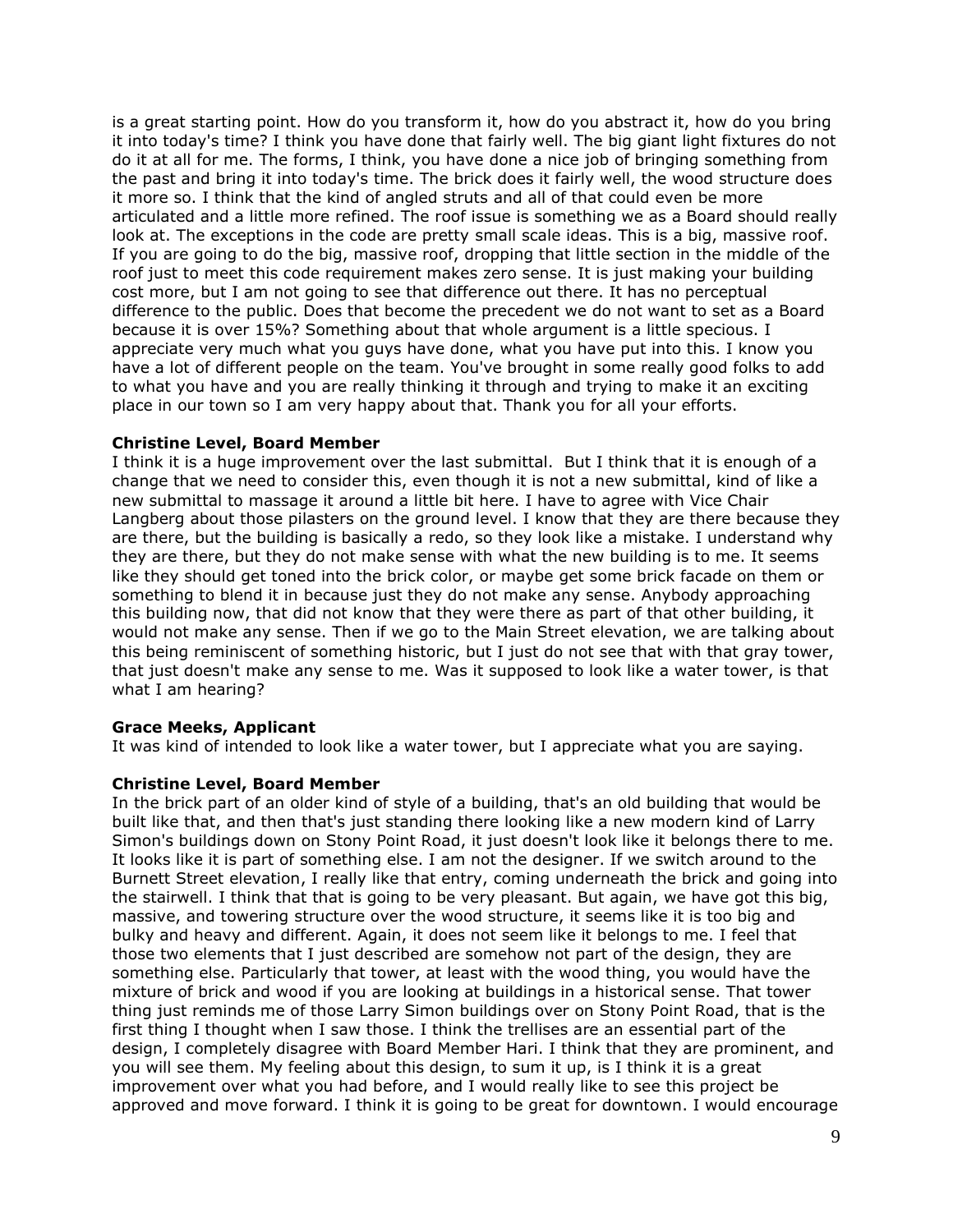the applicant to look a little bit more at softening those two large elements I just described and those existing pilaster pop outs, they do not even need to be there. Could you just cut them off, jackhammer them off, get them out of there and have bricks instead? They are not serving any purpose; they were just part of the original Bob Anderson design of the building from way back when. I guess what I am saying is I really like this design, I think you guys are doing a great job, but I feel that this is completely different from what we had before and I think we should discuss maybe making some adjustments here and coming back, one more iteration of getting responses because it is not like we revised the existing building, this looks like something completely different which is also a big improvement. But again, from the corner, those two trellises are an essential part of the design, I think.

## **Christine Level, Board Member**

I do not want them to be overlooked at this point in time either. Those are my initial thoughts on it. I really appreciate what you guys are doing and I would really love to see this project move forward and come to fruition. No question about it.

## **Ted Luthin, Chair**

I agree with most of what Board Member Level just said. I really love what you have done with the rest of the building. I like the strong emphasis on the entries. I think that was one of my comments at the beginning. I love these big entry portals. I might think about taking signage away from the corner, and hand painting it on the brick or something like that, but I know we are not really reviewing signage at this point. I think in terms of composition, when you just look at this, this really works for me, and this little shot of a different material, I think works. I agree with Board Member Level that it would look very different if these trellis structures were not here, so I do think they are an integral part of it. I like the big wood soaring roof. I agree with Vice Chair Langberg that it seems a little silly to drop a section of it just to meet a 15% requirement for the height. I think I would rather see the big soaring roof on the interior, unless you need it for mechanical space. I do not know how we deal with that from a code standpoint, and height limit standpoint, but it does seem like we are sort of dancing around the obvious. One of the reasons I think that the big wood soaring roof is working for me is that this continuation of the material inside really helps tie that together as if this thing is something that penetrates through. The brick facade is almost a remnant of a past time, which is fine with me. I echo all the previous very positive comments, I think this this is going to be a great thing for downtown. I really like the direction it is gone. That is just sort of a glaringly blank wall right now that I think everybody pointed out, and if there's one thing I could pick to work on, it is this, because it is the piece that doesn't belong. That is my feeling in a nutshell. Yeah. Programmatically, I think it is a very exciting place, the coworking on the second floor, the open spaces, the tenants are kind of scattered around, it is very cool.

### **Ron Hari, Board Member**

I think you guys are starting to convince me. The water tower does not fit in. Looking at it more deeply, you guys are convincing me. I think I was just so thrilled with the whole concept. I was mainly being concerned about the color at this time. Let us call that the water tower, for lack of a better word. What could be done to make that fit in with the rest of the design? Could it be just a matter of surface materials? If that were brick or wood or something else, would that be enough without changing the entire structure? What can be done with that part? Now, if you do look at the elevation of this rendering here, that is not at street level, you would not see it. You would see it from the street, but we're looking at it about probably 15-20' feet near which nobody will see so it won't be quite as obvious as that.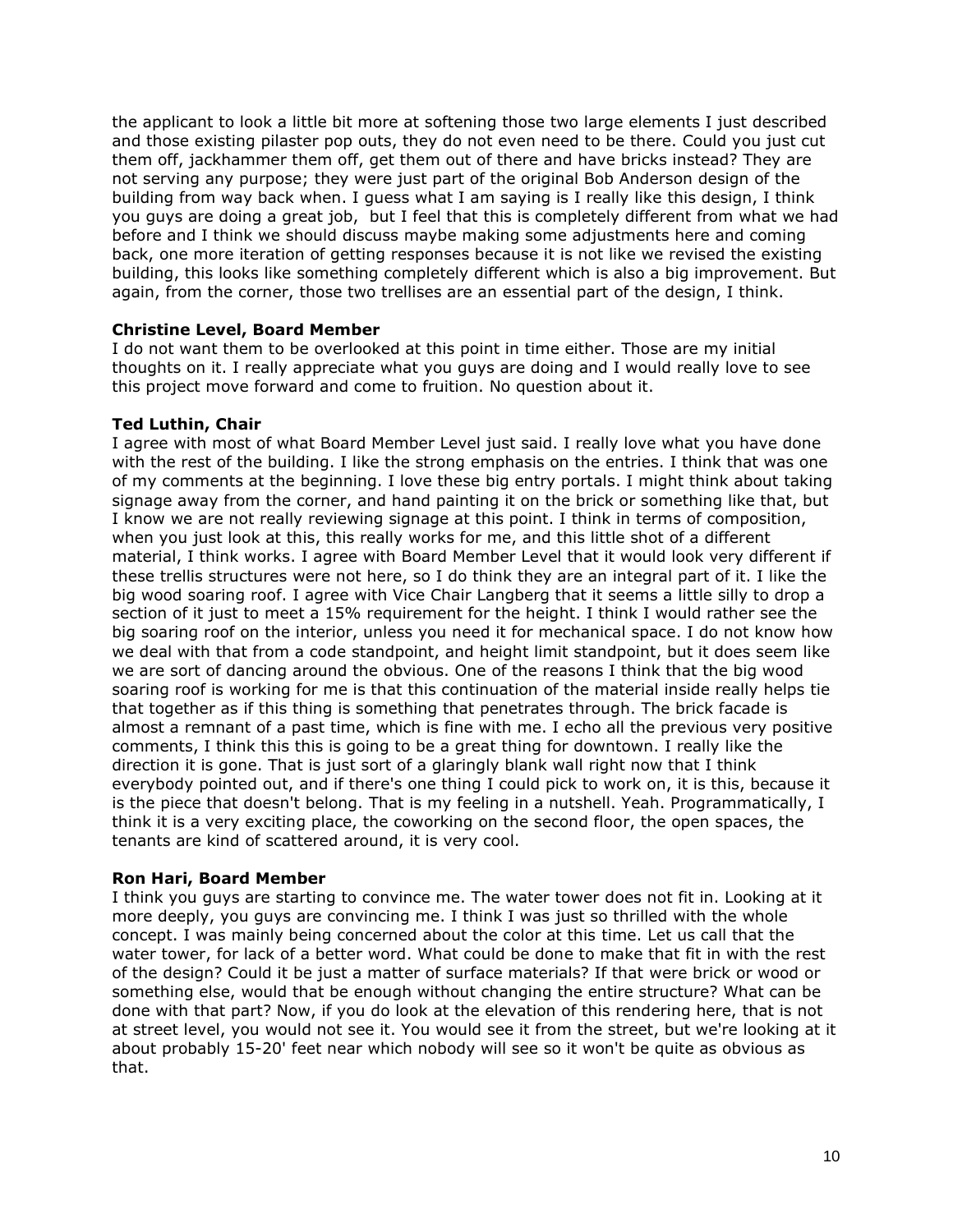## **Ted Luthin, Chair**

You will see this upper section for sure.

## **Ron Hari, Board Member**

Yes, the lower section will be marginal. What would anybody suggest toning that down or make it fit in with the rest of this structure that will make us all happy and will not cost a ton of money?

# **Ted Luthin, Chair**

It is very big and heavy right now. You might be ablet o think it out, you would kind of have to play with it to see what ends up looking good. Maybe you will make some cohesive form out of it rather than this kind of huge block. Yeah, this sort of thing might look interesting on a very contemporary building. This unusual asymmetric thing happening might be very interesting on a very different building. This building has kind of traditional rhythms to it, and then you get this this wacky thing kind of sitting there and it just looks a little odd.

# **Christine Level, Board Member**

Maybe for the purposes of symmetry, because you have got this Burnett elevation with the big would, maybe you come around the corner, and you have something similar? There are too many different styles. We have got three different styles going on here and they are kind of lumped together in one building. It is too much.

# **Ted Luthin, Chair**

Yes, and it is all just getting kind of wacky right there.

# **Christine Level, Board Member**

You've got this idea with the brick, and then you've got this wood element that's coming over, and maybe if just the wood was balanced so that the whole thing has symmetry with the wood at each end, on the two street elevations, because that's what you are going to experience.

## **Lars Langberg, Vice Chair**

It is not the material, it is the scale, the scale of that element is just large, too large, and without any of the texture of the brick or the wood. It feels to me like it must recede. And by breaking down the scale of what that is, if it is a giant window there, break that down, it just has a very heavy, large scale feeling and that's out of character with the rest. I do not think just cladding and a different material is going to make that work. This is the kind of thing where it is up to the architects and the designers to figure out how to make that better, not up to the Board, per se.

## **Ted Luthin, Chair**

I also love the historic rallying point that leads to the thematic spaces, the stables, the rafters. That is all really kind of fun stuff that I think is very experiential. I really appreciate that thinking too. That brings us to the question of where do we want to go with this, do we want to continue this and encourage some additional exploration on a number of things? The little concrete plinths, on one hand, I agree, I would love to see them go, but on the other hand, they are not killing me. If they have to stay, I can survive that.

## **Ron Hari, Board Member**

I will agree with Chair Luthin on the concrete plinths, they do not bother me at all, I think they kind of tie it to the ground. That does not bother me, the water tower does. But I am sure not going to vote against this or suggest a major change on the bun feet if you want to call them that.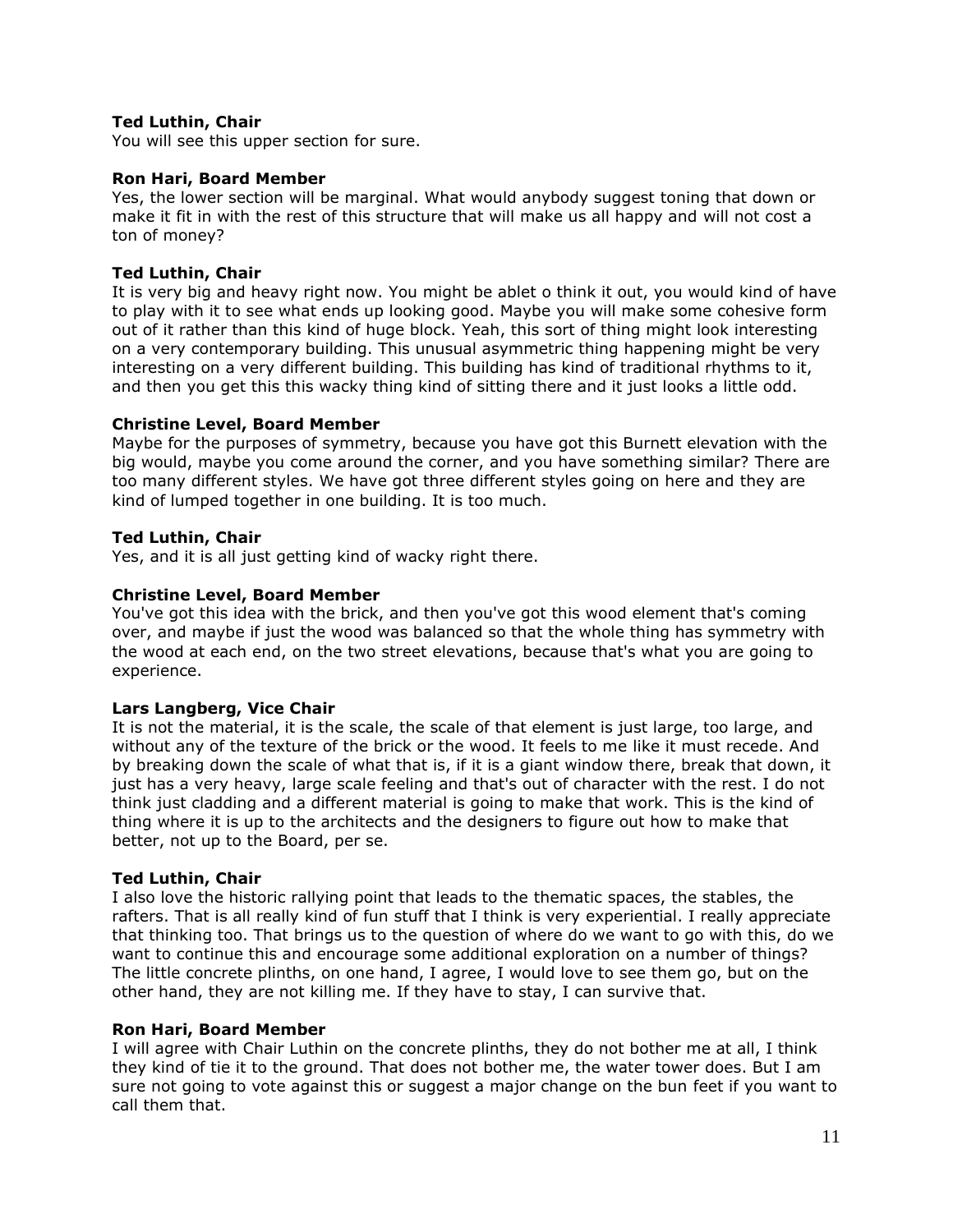## **Lars Langberg, Vice Chair**

What about this whole roof height issue? I do not know if we want staff to weigh in on that too. We say no, it is too high, it is not just a little elevator tower cupola. It is this giant roof, which to me is not actually keeping with the spirit of the code. But there is that little passage about if we like it aesthetically, or we think it is important, we could say yes. If that is where we are going, unless the architects really want to have that drop roof, it does not seem necessary, so what should we do about that?

## **Alan Montes, Associate Planner**

Director Svanstrom and I discussed this when it first came in because initially it was the full raised roof. When we were reviewing it, the section defines it as being elements. The thought was, if it is the entire roof that's going above the height limit, that's not really an element of the building when you are looking at it in terms of what the elements are, or the features. It became this question of how do we make this work within what the intent of the code is and this was the solution that the applicant had proposed and staff felt that it met the spirit of that section of the code. If they did want it to be a fully raised roof, we believe that would need a Variance through the Planning Commission. Part of the concern was that we're issuing this five to ten-foot exception for the roof and that that could create a precedent.

## **Christine Level, Board Member**

I feel like we need to have another round with this, I think we have enough little tweaks to do on it. I think it is worth spending the extra time, because it is going to be such a substantial element in downtown, and I think it is going in a very good direction. I would personally like to see it continued one more time to work on these item areas that we have discussed.

### **Ted Luthin, Chair**

I support a continuance as well. Is everybody else on board with that?

### **Ron Hari, Board Member**

Yes, I am. I think what we are all having a problem with is the water tower element of the structure. Frankly, I like the bun feet myself, I would not change that. Let us see what the applicant team can do with the water tower as a second thought, without delaying this forever. I think that is the only real element here that we should postpone this for, not anything else. As far as the ceiling goes, I do not know, but let us deal strictly with the water tower.

### **Christine Level, Board Member**

We can do more work on those plinths. Let them resubmit it with these other suggestions, or not. That is my feeling. I want to approve this project. I just feel when you are working on design, and I have worked on enough design, the more you kind of have a little bit of time to think about it and take in suggestions and stuff, you just improve it. I think it would be worth one more round to think about these things. Everything that we suggested, maybe you do not change anything else, maybe you do, but just to kind of absorb the information that we're presenting and see what you want to do with it. Let us just give it one more massaging round, so that we can approve it at the next meeting.

### **Lars Langberg, Vice Chair**

I was just going to say we could then review and approve the landscape package and the trellis a part of that.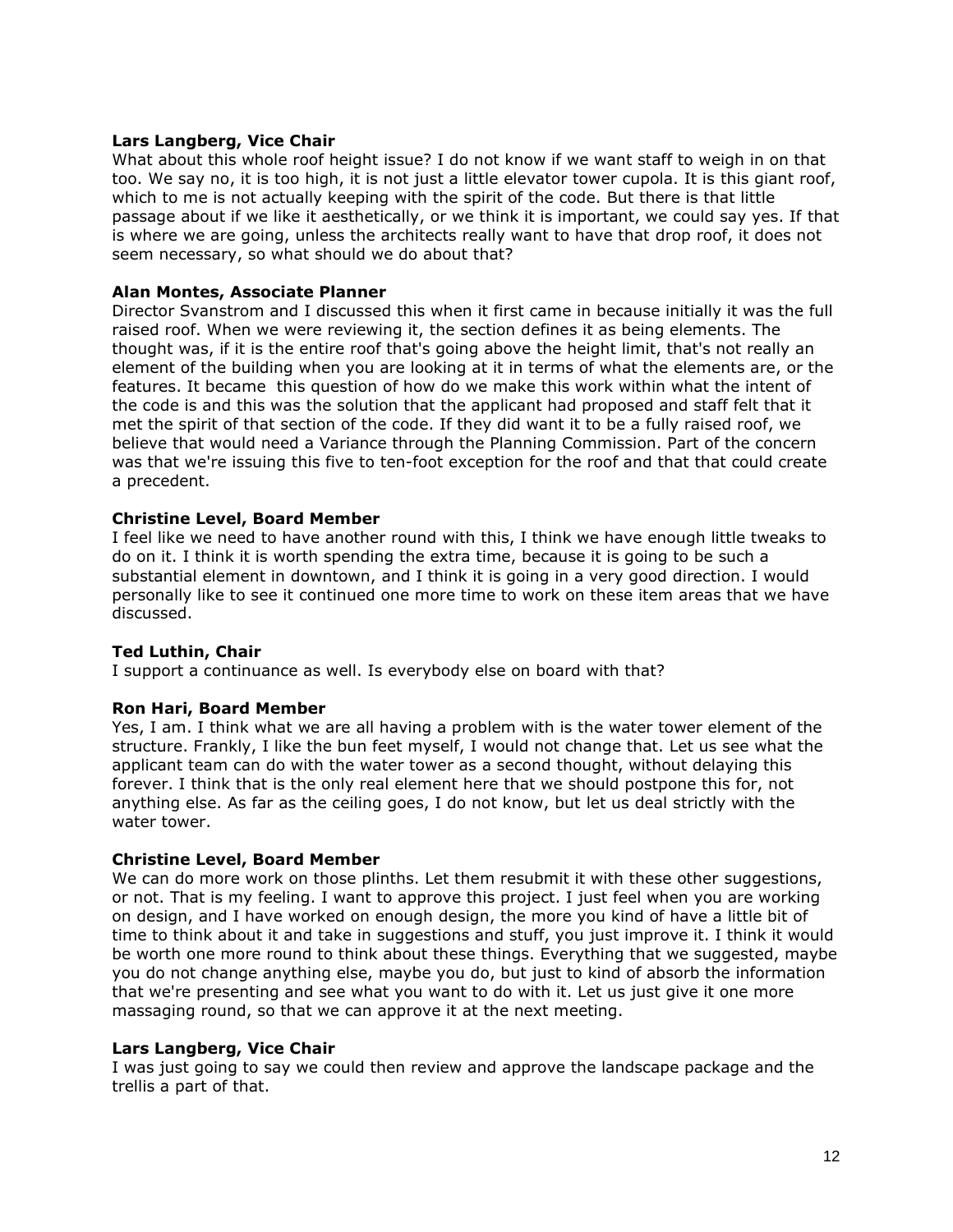## **Christine Level, Board Member**

I think it is an important part of it, I think we need to be looking at those at the same time.

# **Lars Langberg, Vice Chair**

I agree.

### **Christine Level, Board Member**

I think it is a lovely project. I think you guys did a great job.

## **Member of the applicant team**

I think so too.

## **Member of the applicant team**

We have already delayed this project so long, and I am curious if there is any possible way to do a conditional approval because we cannot keep going. We cannot do this anymore. It is costing us a lot of money and we were very happy to make changes but delaying more than we need to is a real hardship for us.

## **Ron Hari, Board Member**

I agree with her here. I mean, to delay this until we get the landscape and everything else is going to cost them money and might jeopardize the entire project. We are going too far here as far as restrictions. We all like the building. The details can come later. There should be some thought with the water tower aspect but let us do not drag this out. That is not right.

## **Christine Level, Board Member**

This is the first time; I do not know about any delays. It is been a long time since we looked at the last version, but this is the first time we are seeing this. I do not think it is a delay. We are looking at a project, we are making comments on a project we have not seen before, because this is so substantially different from the last one. As I suggested, let us give it a little bit, one more tweak so that we can approve it. I appreciate the cost of construction and the whole design process, that is what I do for a living. This is the first time I am seeing this, so I am not seeing this design review process as a delay.

### **Ron Hari, Board Member**

I just do not want this to go on to next year, that is my concern. I am all for another meeting, I Just do not want to throw bricks and stones at this thing, this is a local project, this is not CVS deep pocket stuff. The water tower needs some help, but we cannot delay this just for small things.

### **Grace Meeks, Applicant**

May I offer something? Is there a way that if we agree to, for instance, make the change in color on the base of these concrete pieces, let the majority of this be approved, and let the water tower come back as that element itself once updated to be presented with the landscape when it comes through? That will allow us to move forward in some areas if we separate that piece as we've kind of done with the trellises and let that be presented to you again, so it is kind of split since you guys are focusing on the water tower, let's let everything else move forward.

### **Ted Luthin, Chair**

Associate Planner Montes, is that possible?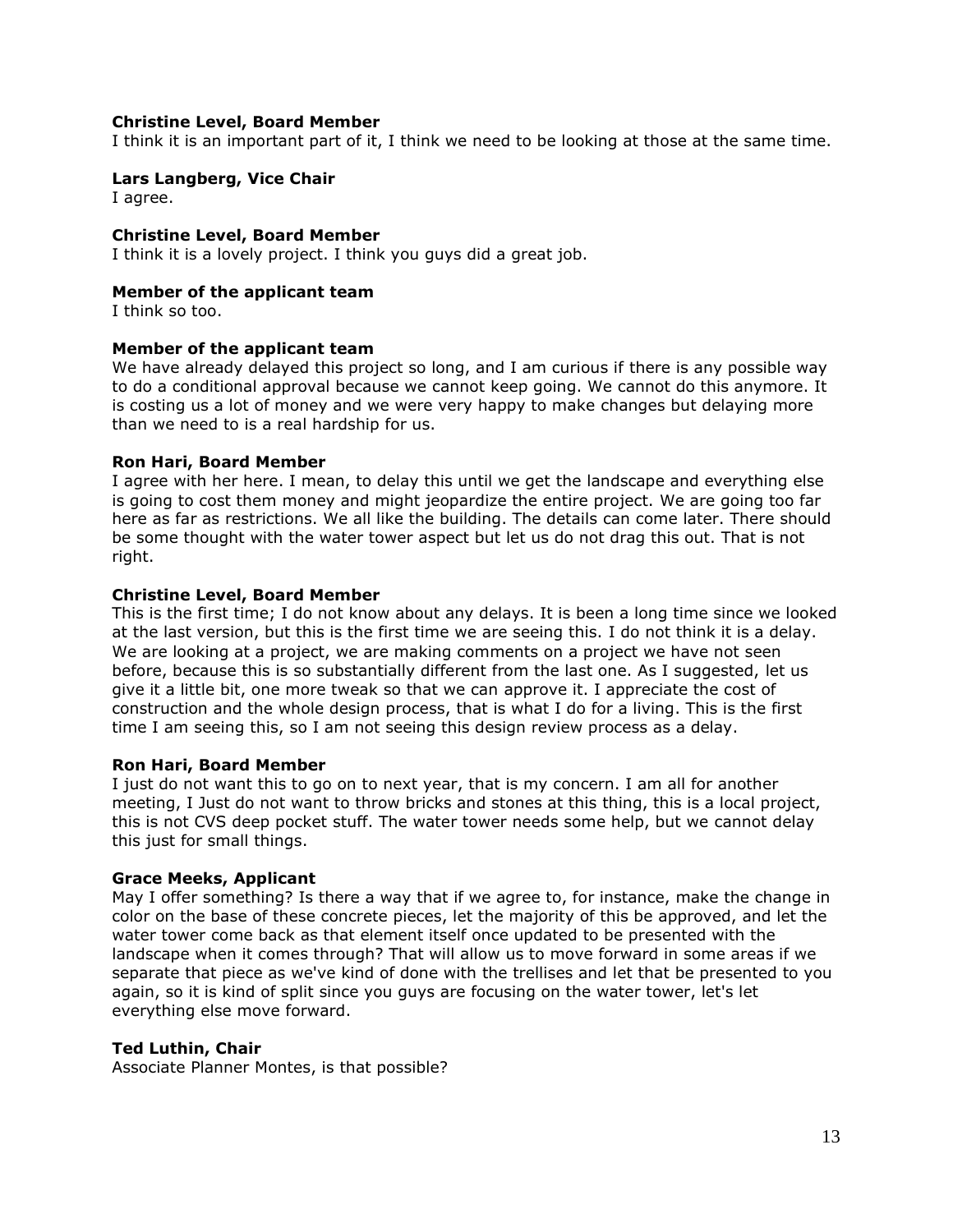# **Alan Montes**

We could do that by adding a condition of approval saying that the final details on the water tower element shall return to the Board prior to issuance of a building permit.

### **Lars Langberg, Vice Chair**

I do not get that, it is not lighting, it is not landscape, it is a chunk of the building. If I were the architect, if it was continued, I would walk away this and I would start finalizing my building permit package for 85% of the building or whatever it is and then I would present the last bit, and then I would put that into my package and submit it for permit. They are not going to submit for a building permit without this section of the building. It is a very different element than signage, or something like that.

## **Alan Montes, Associate Planner**

The other thing that we could do, which will depend on the applicant's availability, is we could continue to a date certain. The next meeting is December 2 and I do not think there would be enough time to put it on that agenda with Thanksgiving the week in between. We could put it on the December 16 agenda if the applicant thinks that is enough time to make those adjustments?

## **Grace Meeks, Applicant**

We will make them.

### **Member of the applicant team**

Is there any reason why we cannot be on the agenda on December 2? Is that us, or on the City's end?

### **Alan Montes, Associate Planner**

It would be on staff's end due to timing requirements and the upcoming holiday.

### **Grace Meeks, Applicant**

To get on the agenda for December 16, when would I need to get the updated design to you?

### **Alan Montes, Associate Planner**

December 9 would be the latest I could take it.

### **Ron Hari, Board Member**

Is there any way we can have a special meeting like we are tomorrow?

### **Alan Montes, Associate Planner**

That is another possibility if it works for the Board and the applicant.

### **Ted Luthin, Chair**

Could we do a special meeting on Wednesday, December 9 if the applicant gets the design to you by December 1?

### **Alan Montes, Associate Planner**

I think that would work.

### **Grace Meeks, Applicant**

Yes, we will do what we can. Absolutely. That means getting you updated plans by December 1, is that right?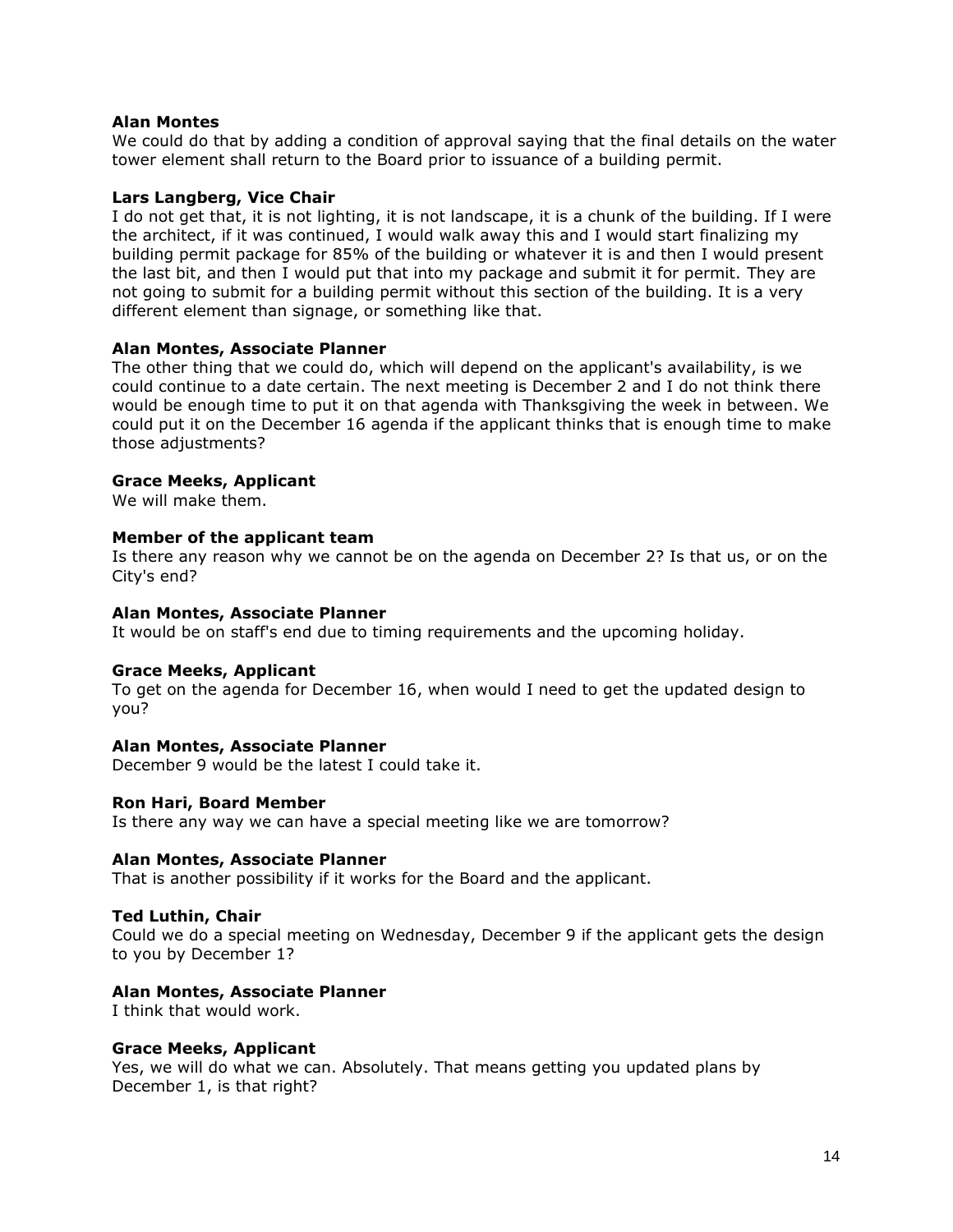## **Alan Montes, Associate Planner**

Correct.

### **Grace Meeks, Applicant**

That would be amazing, if you guys can do a special one for that, we would appreciate it. We will do everything to get that to you by then.

## **Ted Luthin, Chair**

Board Member Level, Hari, and Vice Chair Langberg, are you up for a special meeting?

## **Lars Langberg, Vice Chair**

Can we cancel the meeting on the 16th then?

## **Alan Montes, Associate Planner**

I think that meeting is looking empty at this moment, and you guys have had a lot of special meetings these last two months. Realistically a cancellation seems likely, but I cannot promise you that.

## **Lars Langberg, Vice Chair**

We can do the 9th then, that works for me.

### **Ted Luthin, Chair**

Asked for a motion to continue this application to a date certain of December 9, which will be a special meeting of the Board.

Vice Chair Langberg made a motion to continue this application, specifically to look at the "water tower" element and anything else the applicant wants to bring forward as changes for the Board to review.

Board Member Hari seconded the motion.

### **Ted Luthin, Chair**

Chair Luthin asked for discussion of the motion.

### **Christine Level, Board Member**

I would also like to include in this the consideration of those pilaster bases, and the trellis elements that go with the landscaping, at least some more detail and definition about those as part of this package. We are going to talk about the water tower, the pilaster bases, and the trellis elements.

### **Ted Luthin, Chair**

Alright, so we have essentially a friendly amendment. Are you willing to add that to your motion, Vice Chair Lars?

### **Lars Langberg, Vice Chair**

The trellises are part of a landscape package, so if the applicant wants to bring that package at that time too, I didn't want to put that in there because maybe they're not ready to as they were talking about it as a deferred submittal as it was. The column bases were a general comment from me, they can make other changes if they want, but it seemed to me that the main thing was to talk about the water tower. Board Member Level, I am happy to amend my motion if that is what you would like.